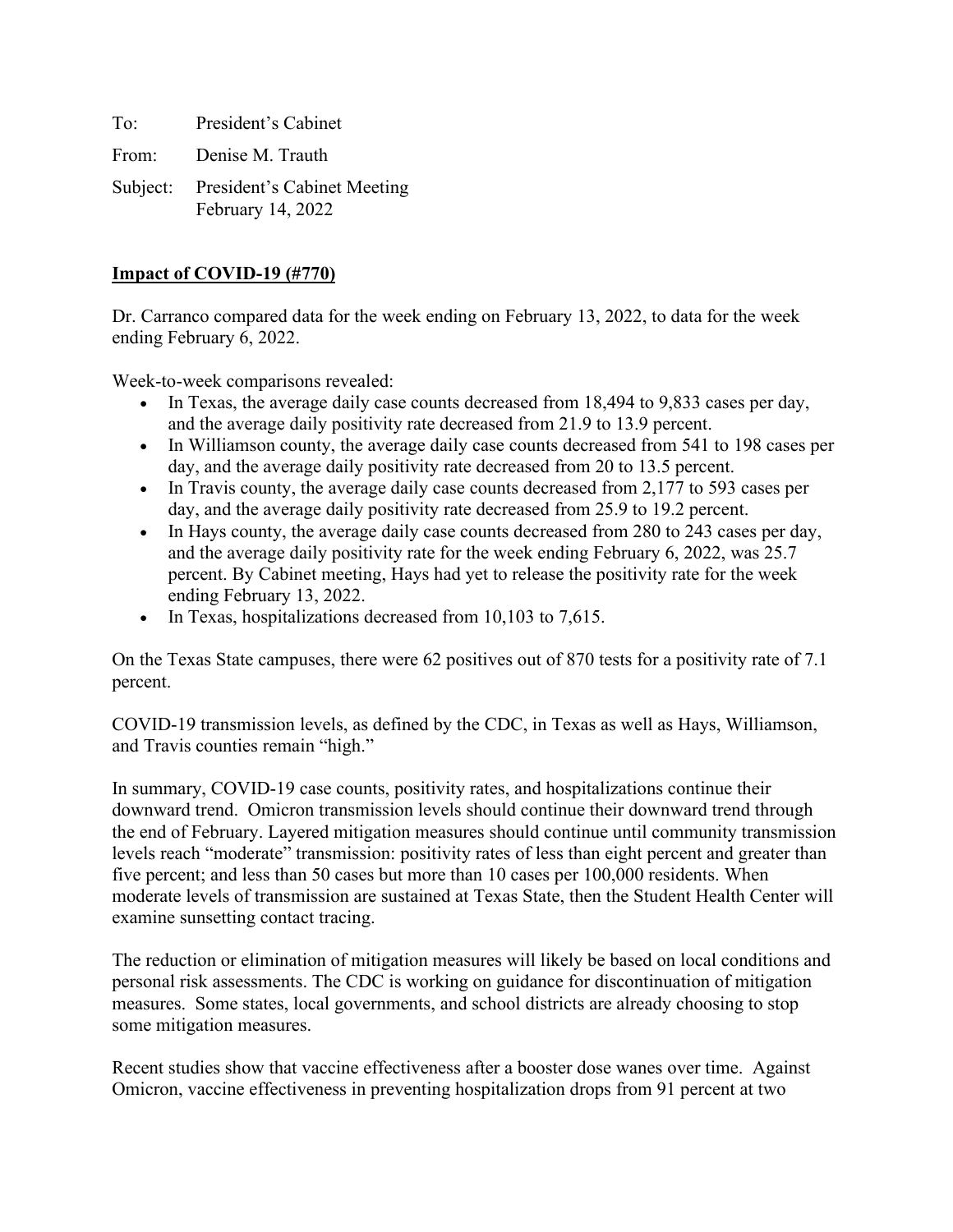months to 78 percent at four months. Since Coronavirus will continue to circulate for several years, it is likely that boosters will be needed periodically in the future.

Pfizer has decided to defer its request for approval of a vaccine for children six months to four years old. The data on a two-shot regimen showed a significant rate of breakthrough infections. It is waiting until data on a three-shot regimen is completed. Approval will likely be sought in April.

At Texas State, testing demand has decreased; thus, messages promoting proactive testing have resumed.

## **Board of Regents' Review (#500)**

President's Cabinet and guests Ms. Brandi Martinez, Staff Council Chair, Mr. Andrew Gryce, Student Government President, and Mr. Jayme Blaschke, Public Information Specialist, reviewed the agenda items for the February 17-18, 2022, Board of Regents meeting.

### **Board of Regents News Release (#626)**

Mr. Blaschke reviewed possible topics for inclusion in the news release on the current Board of Regents meeting. Cabinet members approved a news release to highlight Dr. Ting Liu's Regents' Teacher Award.

### **Budget Cycle (#160)**

Mr. Algoe reviewed the Budget Development Calendar for fiscal year 2023.

### **President's Update (#556)**

President Trauth discussed the process for hiring the Vice President for Institutional Inclusive Excellence, and asked that Cabinet members be fully engaged in the process.

The President shared that the Department of Labor is exploring increasing the federal overtime salary threshold. Mr. Algoe agreed to keep the Cabinet updated on this issue.

#### **Significant Issues (#01)**

Mr. Algoe explained that the Hilltop construction cost has increased substantially in two years, in part, because of inflation (labor costs have risen), and the construction market in San Marcos is higher than most other areas in Texas.

Mr. Coryell provided a recap of the recent success of both men's and women's basketball and summarized the week's activities for all spring sports.